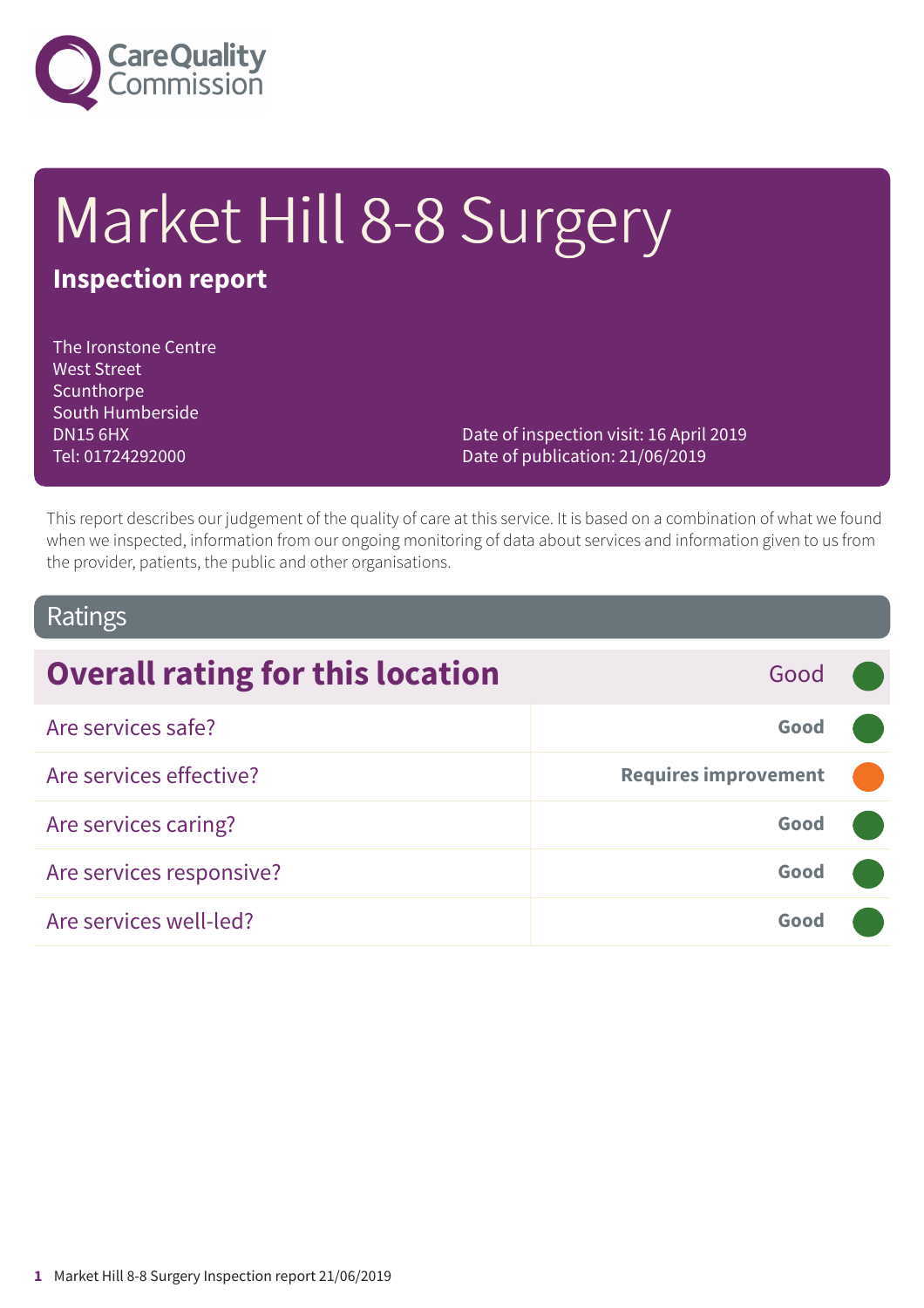# Overall summary

We carried out an announced comprehensive inspection at Market Hill 8-8 Surgery on 16 April 2019 as part of our inspection programme.

We based our judgement of the quality of care at this service on a combination of:

- what we found when we inspected
- information from our ongoing monitoring of data about services and
- information from the provider, patients, the public and other organisations.

We previously inspected the practice on 27 February 2018 when we found the practice was Requires Improvement overall with Safe, Effective, Caring, Responsive and Well-led key questions all requiring improvement.

#### **We have rated this practice as Good overall with Requires improvement in Effective**

We found that:

- The practice provided care in a way that kept patients safe and protected them from avoidable harm.
- Most patients received effective care and treatment that met their needs.
- Staff dealt with patients with kindness and respect and involved them in decisions about their care.
- The practice organised and delivered services to meet patients' needs. Patients could access care and treatment in a timely way.
- The way the practice was led and managed promoted the delivery of high-quality, person-centred care.

Whilst we found no breaches of regulations, the provider **should**:

- Establish a formal documented process to assure themselves of the clinical competence of staff in advanced clinical roles.
- Review and improve the system that identifies patients who are also carers to help ensure that all patients on the practice list who are carers are offered relevant support if appropriate.
- Continue to implement actions to improve the uptake for childhood immunisation and for the cervical screening programme.

#### **Details of our findings and the evidence supporting our ratings are set out in the evidence tables.**

**Dr Rosie Benneyworth** BM BS BMedSci MRCGP Chief Inspector of Primary Medical Services and Integrated Care